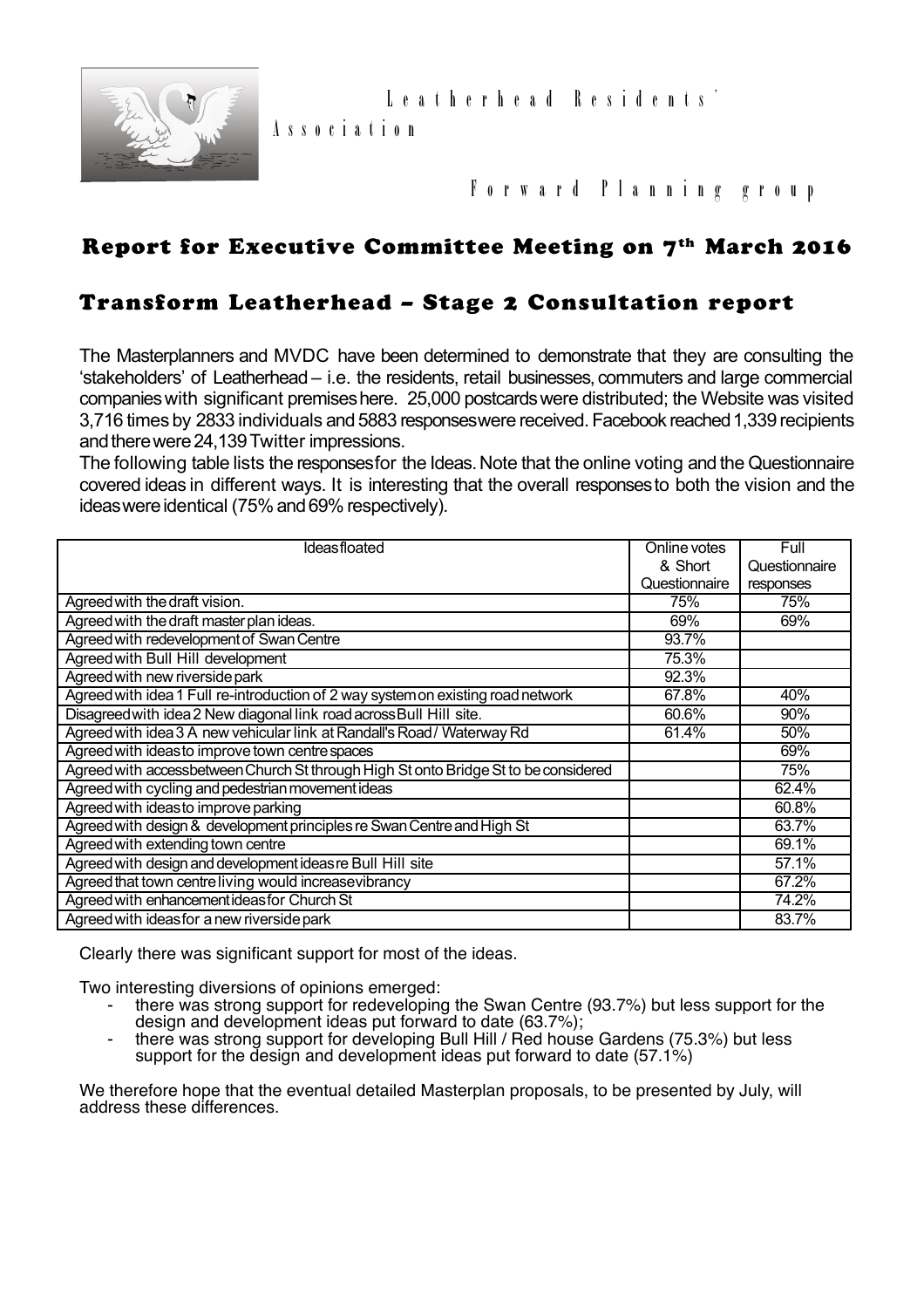# Transform Leatherhead – Draft Final Report

The Draft Final Report (Work In Progress) was published on the MVDC website in advance of its March Scrutiny Committee Meeting. Much is the same as the previous reports with most of the same concepts but with more detail.

Just a few points to highlight:

#### *1. Church Street*

Your Community Reference Group members (Hubert Carr & John Wilson) insisted that the current Church Street redevelopment should dovetail with the Masterplan. This is largely in the hands of Surrey CC, using W S Atkins to redesign the road and its furniture. We agree with the Masterplanners' vision of a shared surface scheme and the removal of the large brick planters and outsize trees in them. We pressed the point that, as there was significant support for opening up from Church Street to Bridge Street and North Street, the Church Street Masterplan should be seriously considered.

We understand that Waitrose is expected to open for business sometime in November 2016. In the meantime there will be some inevitable disruption and displacement and this disruption will continue into the future if the Waitrose delivery vehicles are not enabled to exit down Bridge Street/North Street. (At the proposed delivery times the High Street is usually very restrictive to commercial vehicles because of parked cars.)

#### *2. Bull Hill/Red House Grounds ('The New Urban Quarter')*

We had previously, in writing and in a private meeting with Nick Gray (Deputy CE of MVDC), Paul Brooks (MVDC Project Coordinator) and Martyn Williams, expressed our concern that any significant retail development on the Red House Grounds could take trade away from the High Street. We were assured that they were fully cognisant of this possibility and were keen to enhance the attraction of the Swan Centre and High Street to overcome this. We also questioned whether there was an appetite for other comparison retailers to set up in Leatherhead. We were told by the MVDC Officers that they were confident that there was sufficient appetite to make both the Bull Hill/Red House Gardens and the Swan Centre/High Street viable providing there were suitably sized retail units available.

It is our judgement that development on this site is inevitable, providing the finance and developer appetite are available. Therefore, it is important that the balance between and location of retail, residential and parking is sympathetically designed in relation to the environment and surrounding areas, and with particular emphasis on restricting the heights of the developments.

#### *3. Accessibility & Parking*

We consider that Accessibility is equally as important as the actual developments themselves – which, without satisfactory access, the town will continue to be under-utilized. Traffic analysis and modeling should be undertaken and the willingness and finance secured for alterations to the roads before any 'sod is turned' on developments.

The current parking capacity is near to its practical limit. Further provision needs to be made for the anticipated increase in shopping.

#### *4. River Quarter*

We support the idea of sensitive development of this particular stretch of River. However control of the water levels will be essential if this recreational area and key attraction is to be exploited to its full potential.